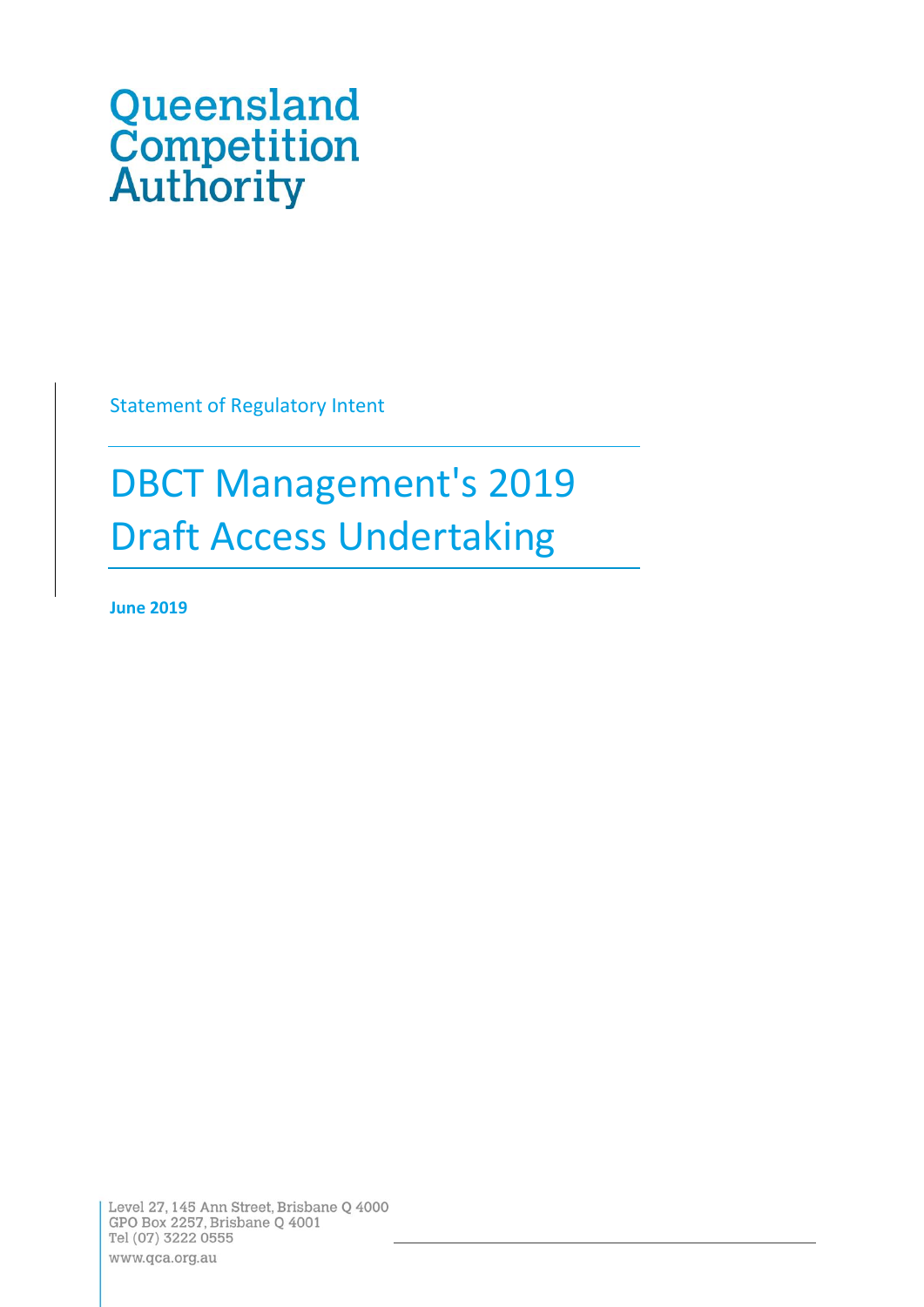# **Contents**

| <b>FOREWORD</b> |  |
|-----------------|--|
|-----------------|--|

| $\mathbf{1}$                                                                | <b>INTRODUCTION</b>                                     | $\mathbf{1}$   |  |
|-----------------------------------------------------------------------------|---------------------------------------------------------|----------------|--|
| $\overline{2}$                                                              | LEGISLATIVE REQUIREMENTS                                | $\overline{2}$ |  |
| 2.1                                                                         | Procedural requirements                                 | $\overline{2}$ |  |
| 2.2                                                                         | Approach to assessing the 2019 DAU                      | $\overline{2}$ |  |
| 2.3                                                                         | Declaration review                                      | 3              |  |
| 3                                                                           | APPROACH TO CONSULTATION                                | 5              |  |
| 3.1                                                                         | Consulting on the 2019 DAU                              | 5              |  |
| 3.2                                                                         | Opportunities for collaborative stakeholder submissions | 5              |  |
| 3.3                                                                         | Timeframes for consultation                             | 6              |  |
| 3.4                                                                         | Obligations for stakeholders                            | 6              |  |
| 3.5                                                                         | Disclosure of information                               | 6              |  |
| 4                                                                           | ASSESSMENT TIMEFRAMES                                   | 7              |  |
| 5                                                                           | <b>LATE INFORMATION</b>                                 | 8              |  |
| 5.1                                                                         | Disregarding late information                           | 8              |  |
| 5.2                                                                         | Considering late information                            | 8              |  |
| 6                                                                           | <b>REQUESTS FOR INFORMATION</b>                         | 9              |  |
| 6.1                                                                         | Information requests                                    | 9              |  |
| 6.2                                                                         | Section 185 information notices                         | 9              |  |
| 7                                                                           | <b>CONFIDENTIAL INFORMATION</b>                         | 10             |  |
| 7.1                                                                         | Making a confidentiality claim                          | 10             |  |
| 7.2                                                                         | Confidentiality claim template                          | 10             |  |
| 7.3                                                                         | Categories of confidential information                  | 11             |  |
| 7.4                                                                         | Disclosure of non-confidential information              | 11             |  |
| APPENDIX A: CONFIDENTIALITY CLAIM TEMPLATE-DBCT MANAGEMENT'S 2019 DAU<br>12 |                                                         |                |  |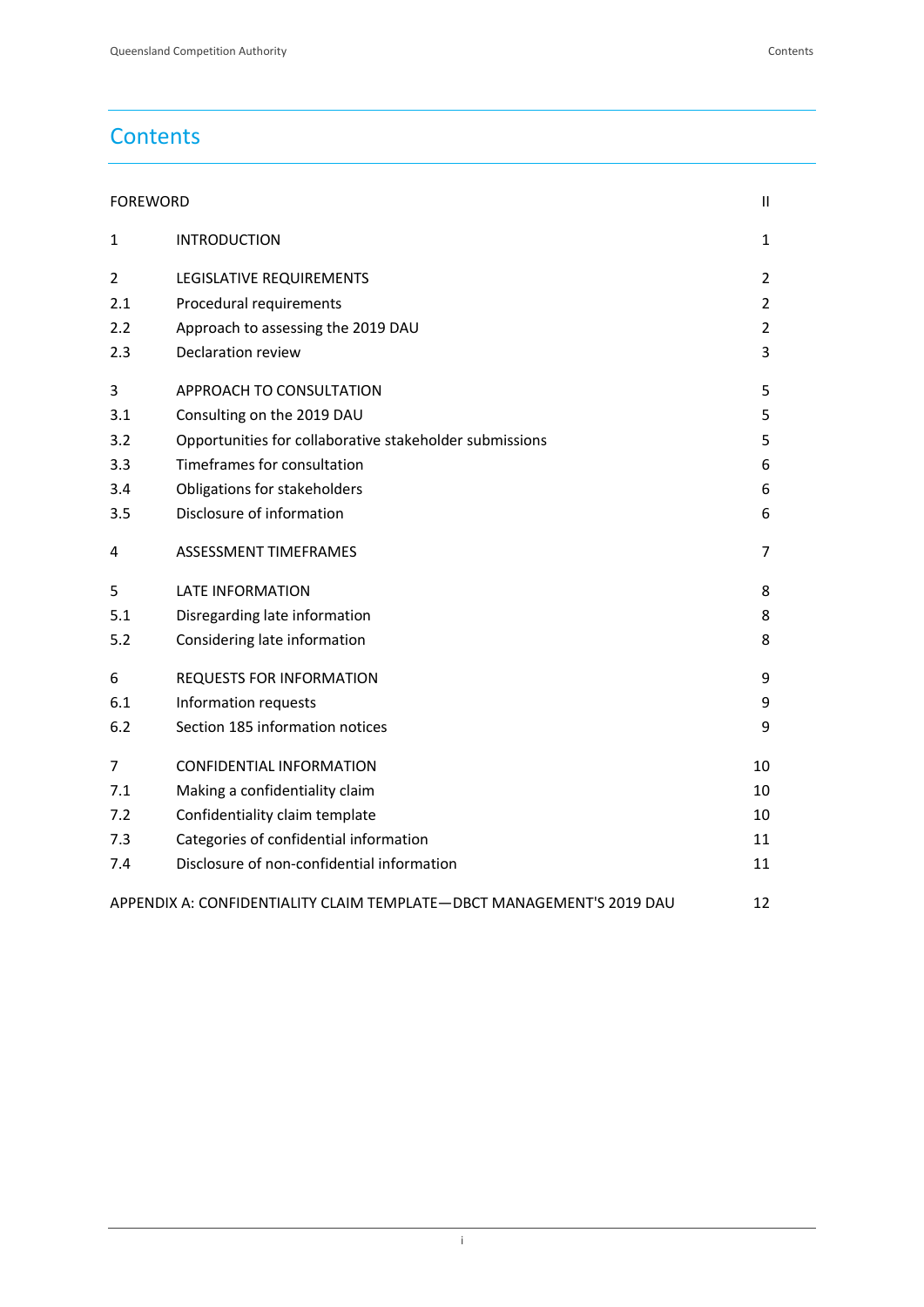# <span id="page-2-0"></span>FOREWORD

This statement of regulatory intent informs stakeholders about how the Queensland Competition Authority (QCA) intendsto manage the regulatory process to have a new undertaking ready to replace Dalrymple Bay Coal Terminal (DBCT) Management's 2017 access undertaking before it expires. It aims to make the draft access undertaking (DAU) investigation more predictable and to support a timely outcome.

#### Timely outcomes

In the 20 plus years since the QCA started work on access regulation for transport infrastructure in Queensland, no replacement access undertaking has been approved before the previous access undertaking was due to expire.

This has led to a succession of extensions of old undertakings, followed by retrospective adjustments that were required to provide fairness to the regulated service providers and their customers. These extensions and adjustments have added to regulatory costs for all parties, created uncertainty, and left little time to plan for subsequent undertakings.

Access undertakings play a key role in Queensland's regime for access to significant infrastructure, including DBCT. DBCT Management's access undertaking sets out the terms and conditions under which it provides access to its terminal facilities—including the queuing mechanism, expansion processes and the terminal infrastructure charge (TIC).

While there have been several reasons for the pattern of late approval and extensions, a key reason has been that the DAUs have been submitted very late. In the past, this has left insufficient time for the QCA to investigate the DAUs and approve appropriate undertakings before the previous undertakings expired, while also following the assessment requirements set out in the *Queensland Competition Authority Act 1997* (QCA Act) and providing procedural fairness and natural justice to all parties.

# The 2019 DAU statement of regulatory intent

The QCA has managed the process for DBCT Management's replacement undertaking to maximise the chances that a new set of rules will be ready to be approved by the time the 2017 access undertaking notionally expires on 1 July 2021.

This processstarted when the QCA issued an Initial Undertaking Notice (IUN) pursuant to section 133 of the QCA Act in October 2017, requiring a DAU to be submitted by 1 July 2019. We consider this date maximises the chances that DBCT Management, its customers, and the QCA, can have a replacement undertaking ready in time.

Managing an effective regulatory process requires transparency of decision-making, appropriate consultation, opportunities for stakeholder collaboration, and effective information provision. The QCA is confident this statement of regulatory intent sets up a framework that can satisfy these requirements.

The QCA looks forward to working with DBCT Management and its stakeholders, and welcomes the opportunity to have an appropriate 2021 access undertaking ready before the 2017 undertaking expires.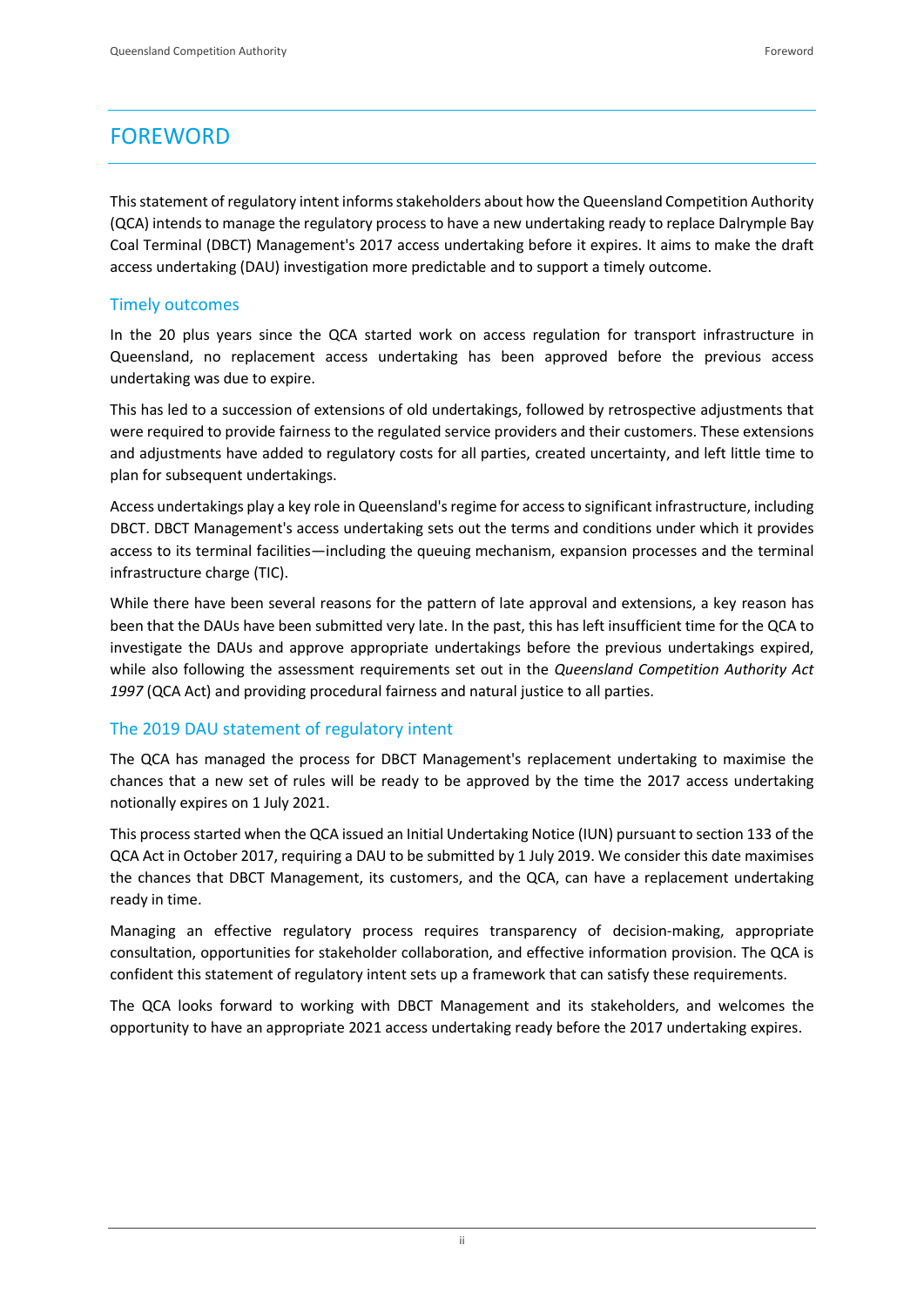# <span id="page-3-0"></span>1 INTRODUCTION

On 12 October 2017, the QCA issued an IUN to DBCT Management in accordance with section 133 of the QCA Act. The notice required DBCT Management to submit a DAU for the period starting 1 July 2021.

The QCA requested that the 2019 DAU be provided by 1 July 2019. We consider this will promote the objective of having an appropriate replacement undertaking approved before the 2017 undertaking notionally terminates on 1 July 2021.

DBCT Management's 2019 DAU is to be submitted for our consideration under Part 5 of the QCA Act. Our investigation will commence once we have received DBCT Management's proposal.

The *Statement of Regulatory Intent* outlines our intended approach to managing information gathering processes, stakeholder consultation and assessment timeframes throughout our investigation.

The QCA is publishing this statement before DBCT Management submits its 2019 DAU in order to promote a structured, transparent and predictable process for assessing the proposal. We recognise the importance of stakeholder involvement in our investigation processes, and want to encourage robust stakeholder involvement and collaboration.

This document is about how the QCA intends to manage the mechanics of the regulatory process. It is not intended to be an exhaustive statement of the process by which the QCA will assess the 2019 DAU. The assessment will proceed in accordance with the requirements of the QCA Act.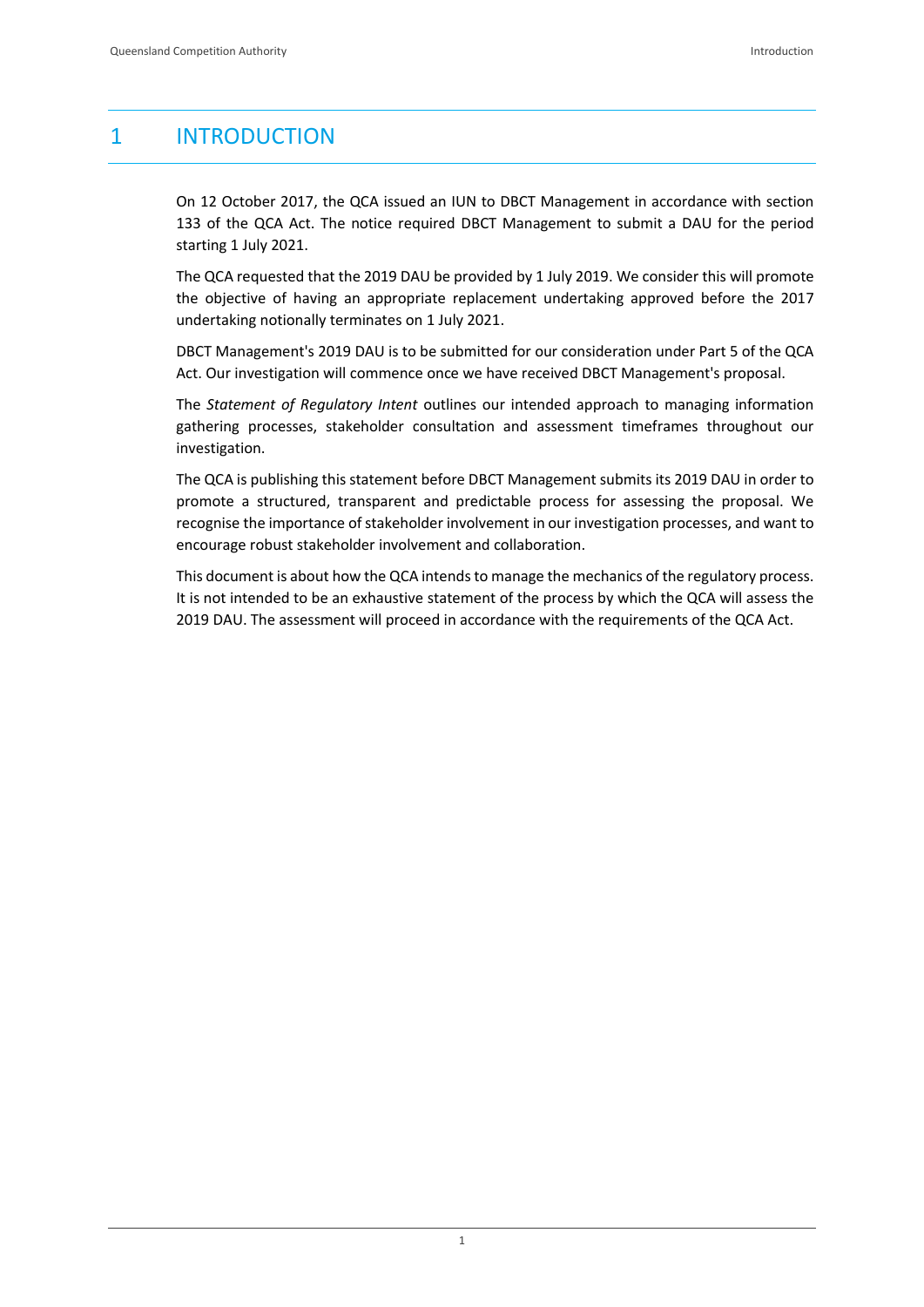# <span id="page-4-0"></span>2 LEGISLATIVE REQUIREMENTS

# <span id="page-4-1"></span>2.1 Procedural requirements

The QCA Act outlines various procedures we must apply while assessing DBCT Management's 2019 DAU:

- Section 146 provides for us to issue a notice of investigation to commence an investigation for deciding whether to approve, or refuse to approve, the DAU. A notice of investigation states the QCA's intention to conduct the investigation and invites interested parties to make written submissions on the proposed DAU.
- Section  $138(3)(c)$  requires that we publish the DAU and invite persons to make submissions on it.
- Section  $138(3)(d)$  requires that we consider any submissions received from stakeholders (within the consultation period) before deciding whether to approve the DAU.
- Section 173(1)(d) states that the QCA must comply with natural justice in undertaking a DAU investigation. Consistent with this, we will publish a draft decision to provide stakeholders with an opportunity to comment on relevant preliminary QCA positions.

These requirements will form the basis of our 2019 DAU assessment process (see Figure 1).

#### **Figure 1 QCA procedural requirements for the 2019 DAU assessment process**



The QCA may also incorporate additional steps into the assessment process where we consider they will provide for a more transparent and effective 2019 DAU assessment. For instance, in addition to consulting on DBCT Management's 2019 DAU and our draft decision, we may seek further stakeholder submissions on specific matters.

In addition, the QCA may elect to host a public stakeholder forum (or fora) on DBCT Management's 2019 DAU at appropriate times during the assessment of the DAU. This would provide an opportunity for stakeholders to engage with Members of the QCA Board and each other on matters relevant to the QCA's investigation, to inform development of written submissions.

The QCA will provide stakeholders with further details of such stakeholder fora as necessary.

# <span id="page-4-2"></span>2.2 Approach to assessing the 2019 DAU

Section 138 of the QCA Act outlines the factors affecting the approval of a DAU. In particular, we may approve DBCT Management's 2019 DAU only if we consider it appropriate to do so having regard to each of the matters set out in section 138(2) of the QCA Act (Box 1).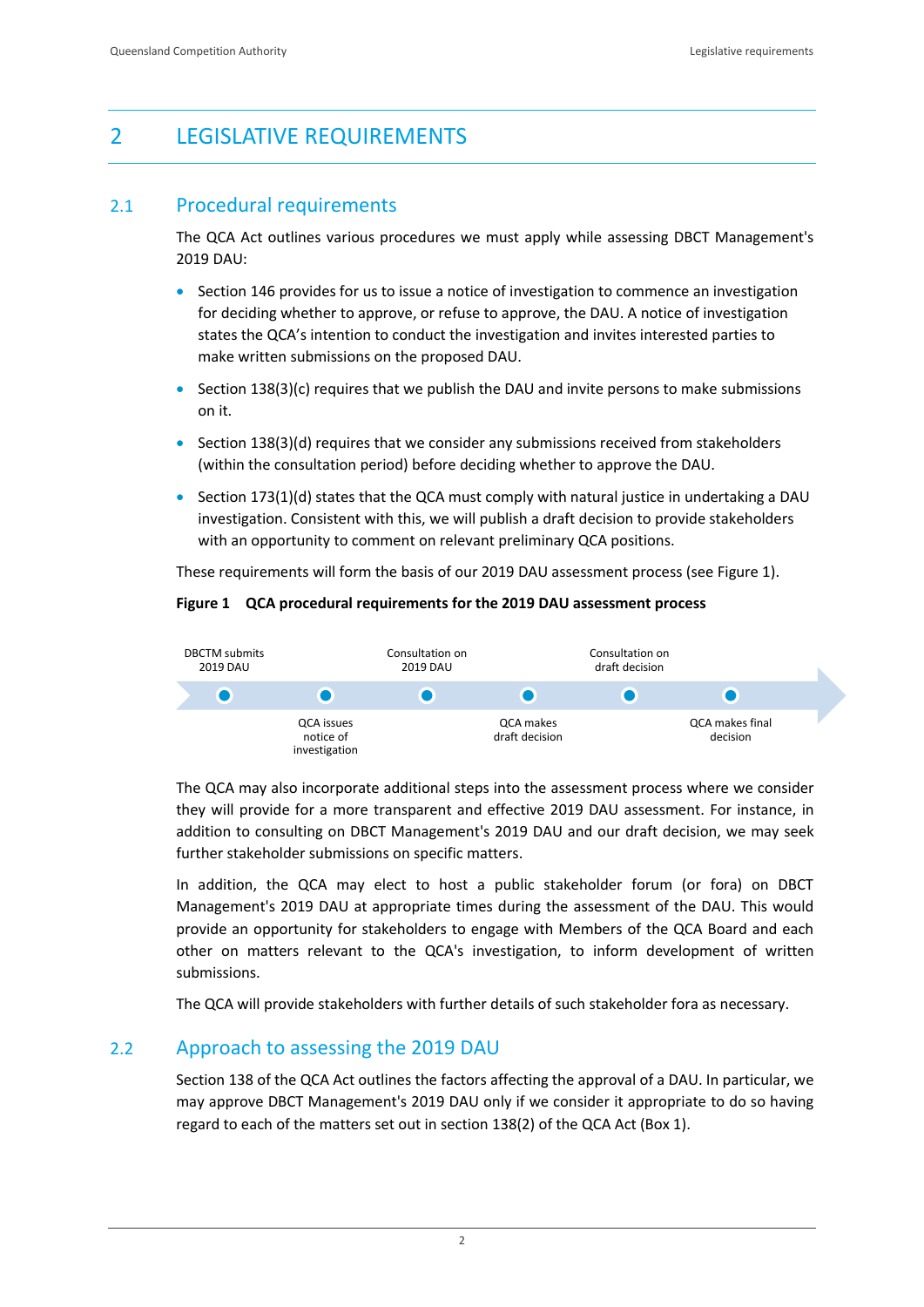# Box 1: Section 138(2) of the QCA Act *The authority may approve a draft access undertaking only if it considers it appropriate to do so having regard to each of the following — (a) the object of this part; (b) the legitimate business interests of the owner or operator of the service; (c) if the owner and operator of the service are different entities—the legitimate business interests of the operator of the service are protected; (d) the public interest, including the public interest in having competition in markets (whether or not in Australia); (e) the interests of persons who may seek access to the service, including whether adequate provision has been made for compensation if the rights of users of the service are adversely affected; (f) the effect of excluding existing assets for pricing purposes; (g) the pricing principles mentioned in section 168A; (h) any other issues the authority considers relevant.* The 'object of this part' as referred to in section 138(2)(a) is set out in section 69E: *The object of this part is to promote the economically efficient operation of, use of and*  investment in, significant infrastructure by which services are provided, with the effect of *promoting effective competition in upstream and downstream markets.* The pricing principles set out under section 168A are: *The pricing principles in relation to the price of access to a service are that the price should — (a) generate expected revenue for the service that is at least enough to meet the efficient costs of providing access to the service and include a return on investment commensurate with the regulatory and commercial risks involved; and (b) allow for multi-part pricing and price discrimination when it aids efficiency; and (c) not allow a related access provider to set terms and conditions that discriminate in favour of the downstream operations of the access provider or a related body corporate of the access provider, except to the extent the cost of providing access to other operators is higher; and (d) provide incentives to reduce costs or otherwise improve productivity.*

The QCA will assess the 2019 DAU having regard to these matters and stakeholder submissions.

#### <span id="page-5-0"></span>2.3 Declaration review

The existing declaration of the handling of coal at DBCT by the terminal operator (in section 250(1)(c) of the QCA Act) expires on 8 September 2020. Pursuant to section 87A of the QCA Act, the QCA is now reviewing whether, with effect from the expiry date, the relevant service (or parts of the service) should be declared. The QCA published a draft recommendation in December 2018.

While there will be an overlap in timeframes between the investigation of DBCT Management's 2019 DAU and the declaration review, the reviews are separate processes and subject to separate requirements (section 76 and section 138 of the QCA Act respectively). Stakeholders should therefore be aware of the following:

3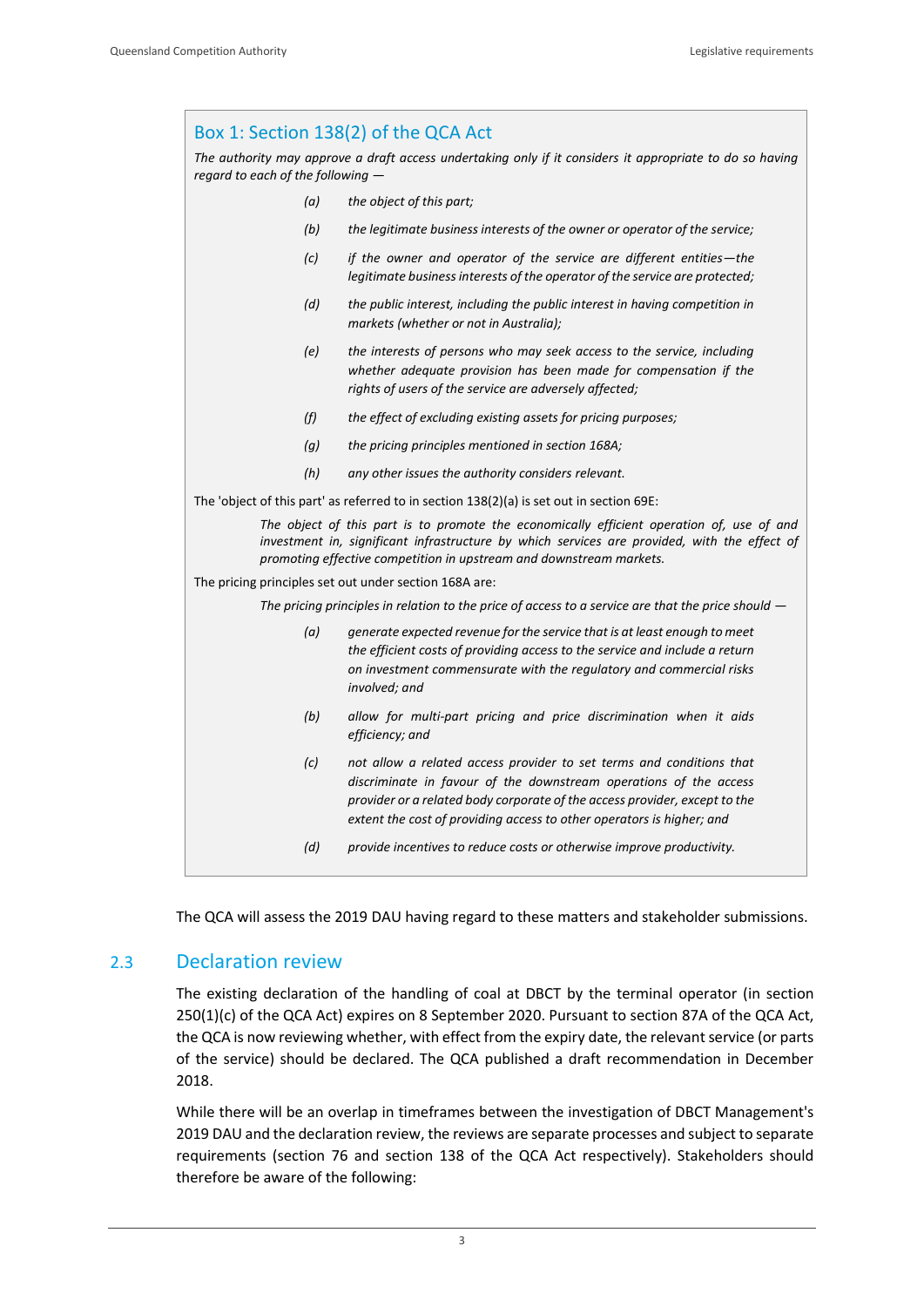- Each review process has been (and will continue to be) undertaken separately, on its merits and in accordance with the relevant assessment criteria.
- Any draft or final QCA position in respect of one matter does not pre-suppose a conclusion in the other matter.
- Submissions have been (and should continue to be) made on each process separately.
- The QCA may, nevertheless, inform itself on any matter relevant to the investigation of DBCT Management's 2019 DAU in any way it considers appropriate, pursuant to section 173(1)(c) of the QCA Act.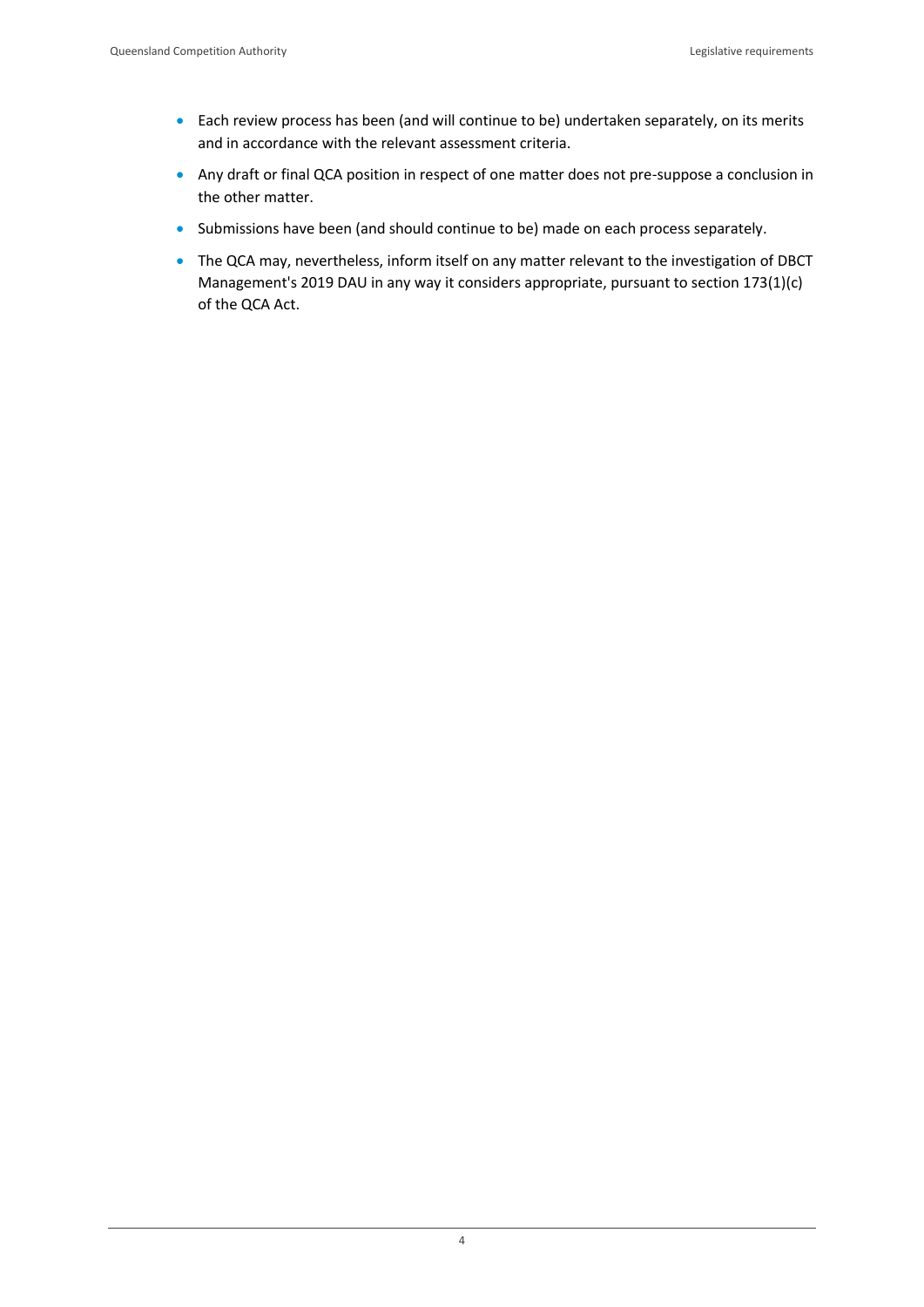# <span id="page-7-0"></span>3 APPROACH TO CONSULTATION

Public involvement is an important element of the regulatory process. Effective consultation with interested parties is integral to a balanced and transparent regulatory process; it also supports accountability and confidence in the QCA's decision-making.

We are outlining our intended approach to stakeholder consultation to communicate to stakeholders how, and at what stages of the investigation, they can contribute to the 2019 DAU assessment process.

# <span id="page-7-1"></span>3.1 Consulting on the 2019 DAU

The QCA's assessment of the 2019 DAU will benefit if the stakeholders who participate in consultation are well-informed. The QCA has a role in disseminating information to stakeholders at various stages during the 2019 DAU assessment process, to provide for more effective stakeholder consultation.

Where necessary, the QCA will release consultation papers to provide context and summarise key aspects of specific issues. However, we intend to restrict the use of consultation papers to strategic matters or where a particular need for one is identified.

This will make our role of disseminating information to stakeholders more effective, as targeted consultation will address particular matters in a more direct way (see section 3.3).

As noted in section 2.1, the QCA may also host public fora on DBCT Management's 2019 DAU at appropriate times during the assessment of the DAU.

# <span id="page-7-2"></span>3.2 Opportunities for collaborative stakeholder submissions

The QCA encourages open communication between stakeholders, including early signalling of perceived issues, and will provide opportunities for collaboration to resolve these issues, as it will improve the regulatory process.

Stakeholders will therefore have two opportunities to make original submissions on DBCT Management's 2019 DAU:

- during an initial consultation period for submissions on DBCT Management's proposal (initial stakeholder submissions)
- during a subsequent consultation period immediately following the initial consultation period (collaborative and consensus submissions).

The QCA encourages stakeholders to collaborate during the second consultation period, to provide joint submissions. It is hoped that stakeholders will take this opportunity to discuss and, where possible, reach a consensus on certain issues.

We intend to have regard to consensus positions that stakeholders submit to the QCA, as part of our assessment of the 2019 DAU.

These processes are similar to the processes the QCA has followed in its assessment of the most recent DAUs submitted by both Aurizon Network and Queensland Rail.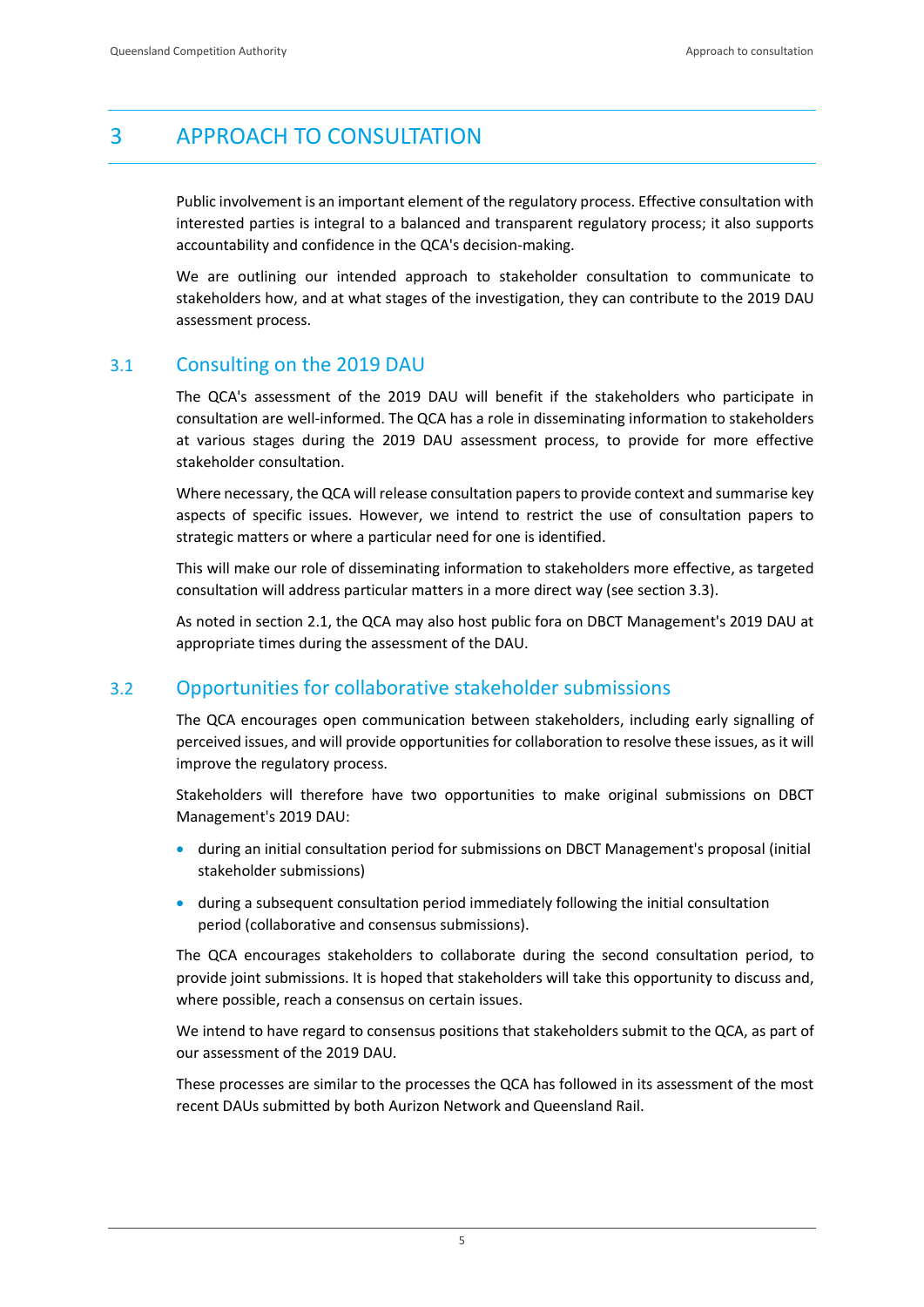# <span id="page-8-0"></span>3.3 Timeframes for consultation

Adequate time for consultation enables stakeholders to prepare quality submissions and avoids unplanned extensions to submission deadlines. The QCA is mindful of providing certainty to stakeholders on expected consultation periods. This will provide greater predictability for the overall timeliness of the 2019 DAU assessment process. The intended consultation timeframes are:

- 10 to 12 weeks for a DAU consultation period
- four to six weeks for collaborative stakeholder submissions on the DAU
- 10 to 12 weeks for a draft decision consultation period
- at least three weeks to respond to targeted consultation papers.

While these indicative timeframes provide guidance, the QCA will have regard to the scope of issues being presented. Stakeholders will be made aware of consultation timeframes on our website and in relevant stakeholder notices.

# <span id="page-8-1"></span>3.4 Obligations for stakeholders

Sections 230 to 233 of the QCA Act outline a number of obligations and responsibilities when stakeholders provide information to the QCA. It is an offence to:

- provide information to the QCA that is false or misleading to the person's knowledge (s. 230)
- provide a document to the QCA that is false, misleading or incomplete to the person's knowledge and without notifying the QCA that it is false, misleading or incomplete (s. 231)
- obstruct QCA staff members from exercising the QCA's functions under the QCA Act (s. 232)
- intimidate another person that is providing evidence as part of an investigation (s. 233).

Stakeholders should be mindful of these obligations, particularly when submitting information or participating in the 2019 DAU investigation.

# <span id="page-8-2"></span>3.5 Disclosure of information

Stakeholder involvement is a key element of our decision-making process. In the interests of transparency, and to promote informed discussion, the QCA intends to publish the information received from stakeholders on our website. However, in accordance with the QCA Act, we will not disclose information that is considered to be confidential (see section 7).

Disclosing information will assist stakeholders to identify key issues; and maintaining an open transparent process will support accountability and confidence in our decision-making. Disclosing information is also consistent with the principles of natural justice. Natural justice requires that people or organisations who may be affected by our decision are informed of relevant matters considered as part of the decision-making process, and provided an opportunity to respond to these matters.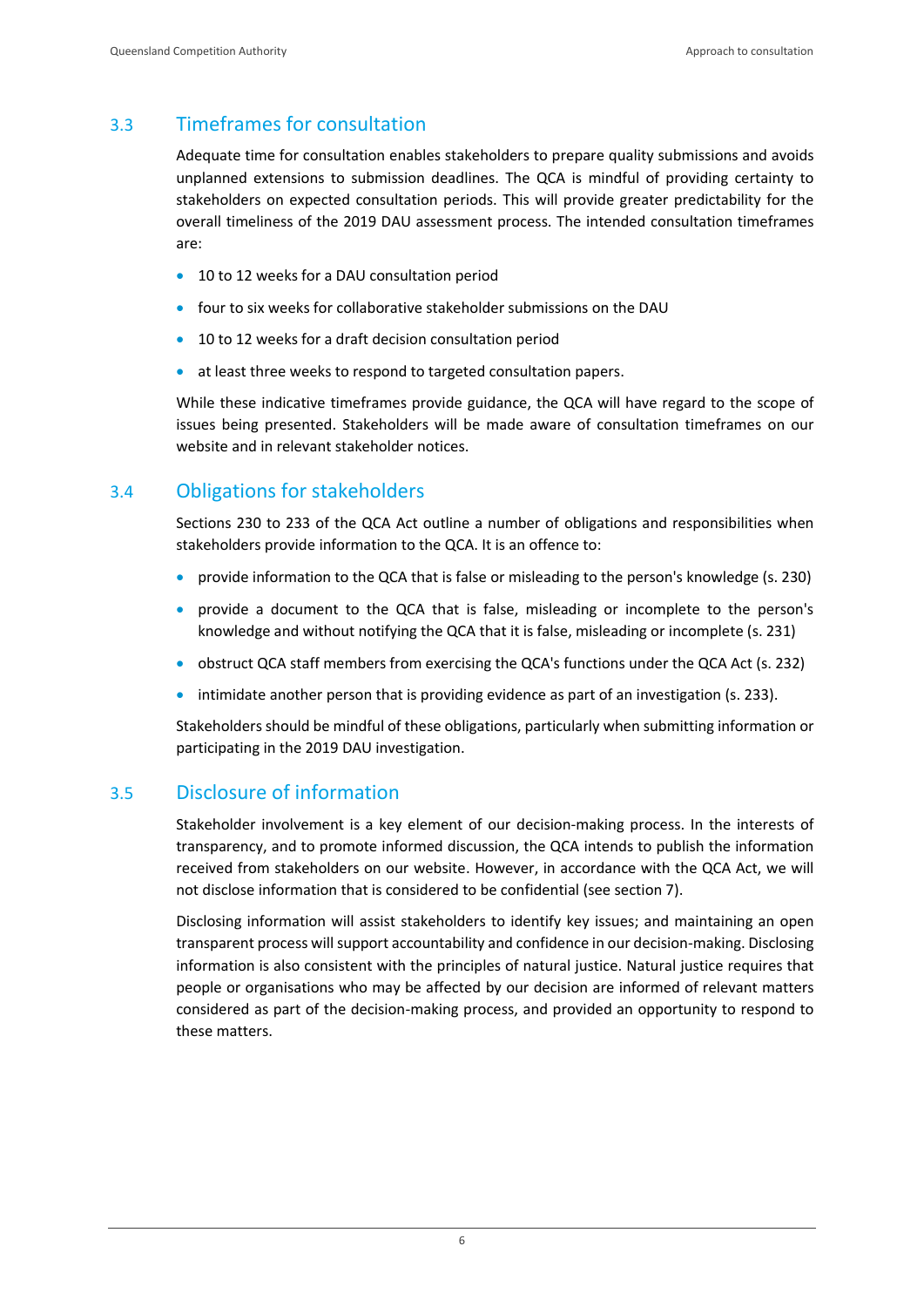# <span id="page-9-0"></span>4 ASSESSMENT TIMEFRAMES

We are providing an outline of the expected timeframes for assessing DBCT Management's 2019 DAU, to provide regulatory certainty for stakeholders about the timing of our processes.

In accordance with section 147A of the QCA Act, the QCA must use its best endeavours to make a decision on whether to approve, or refuse to approve, a DAU within six months from the last day of the time for making submissions stated in the investigation notice. The table below shows indicative times for key milestones.

| <b>Milestone</b>                   | <b>Timing</b>                   |
|------------------------------------|---------------------------------|
| Initial undertaking notice issued  | 12 October 2017                 |
| <b>DBCT Management submits DAU</b> | 1 July 2019                     |
| Stakeholder submissions due        | 23 September 2019               |
| Collaborative submissions due      | 1 November 2019                 |
| <b>QCA draft decision</b>          | Q <sub>2</sub> 20 <sub>20</sub> |
| Submissions due on draft decision  | Q3 2020                         |
| Collaborative submissions due      | Q3 2020                         |
| <b>QCA</b> final decision          | Q1 2021                         |

**Table 1 Indicative timeframes for the 2019 DAU**

#### Updating indicative timeframes

Timeframes required to assess a DAU are dependent on the issues encountered throughout the investigation, and may need to be adjusted to account for periods of time that are excluded from the assessment timeframe in accordance with the QCA Act (s. 147A), namely:

- stakeholders responding to notices given under section 185 of the QCA Act—requiring information or documents to be provided
- **•** consultation periods
- other matters that DBCT Management agrees should be excluded.

The QCA will update the expected timeframes as required by issuing a relevant stakeholder notice.

In accordance with section 147A(4), the assessment timeframes will be published on our website once we have commenced the investigation. This is intended to guide stakeholders through the expected regulatory process and associated timeframes.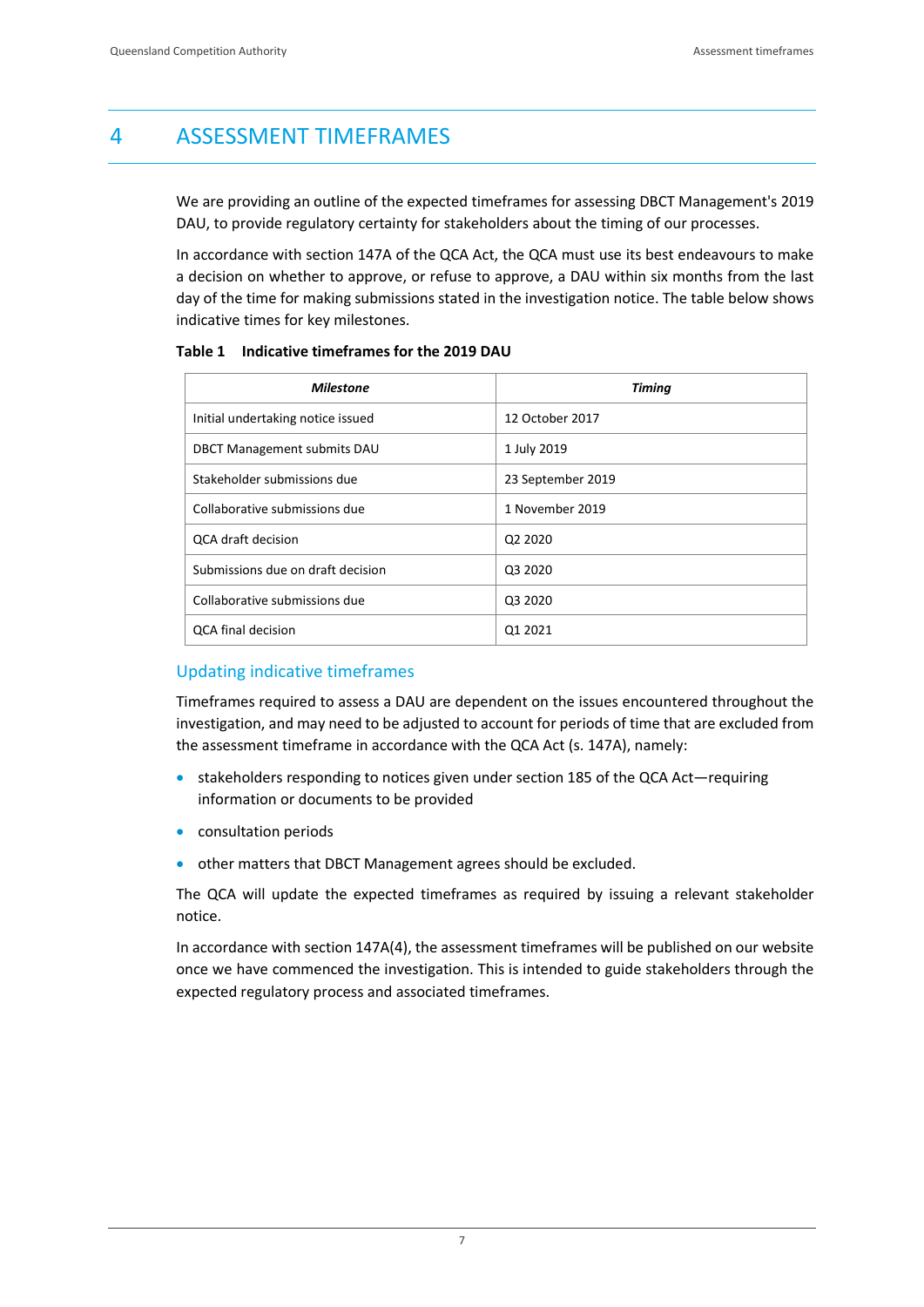# <span id="page-10-0"></span>5 LATE INFORMATION

To promote the timely consideration and assessment of DBCT Management's 2019 DAU, all stakeholders are encouraged to provide information and submissions by the relevant due date.

While there may be legitimate reasons for late information, such as new information becoming available, stakeholder compliance with deadlines is important for timely decision-making.

Indeed, natural justice requires matters be processed in a timely way and does not permit an unending process of information provision, particularly when ample time has already been allowed.

# <span id="page-10-1"></span>5.1 Disregarding late information

The QCA may make a decision without taking into account late information—submissions or other information provided by stakeholders after the submission deadline provided—if doing so is reasonable (s. 168B of the QCA Act).

In determining whether it is reasonable to disregard late information, the QCA Act (s. 168B(4)) requires the QCA to take into account the following factors:

- whether the late information was available, or ought reasonably to have been available, to the person during the consultation timeframe provided
- the length, complexity and relevance of the late information
- how much time has elapsed since the timeframe provided for consultation ended
- how advanced the QCA's decision-making process is when the late information is received.

We intend to consider whether to take late information into account on a case-by-case basis, where it is reasonable to do so in accordance with the QCA Act. Where stakeholders provide late information, they should also consider providing a detailed explanation as to why it would be reasonable to have regard to the late information.

# <span id="page-10-2"></span>5.2 Considering late information

Where the QCA will have regard to information provided after the stated deadline, we intend to publish a stakeholder notice to disclose that such information has been provided. This is intended to provide for greater transparency.

The QCA will consider, on a case-by-case basis, whether additional consultation is required to provide stakeholders with an opportunity to consider the late information. Where the late information has implications for consultation periods, and the overall timeframes of the assessment process, we will outline any necessary changes to timeframes in a stakeholder notice and on our website.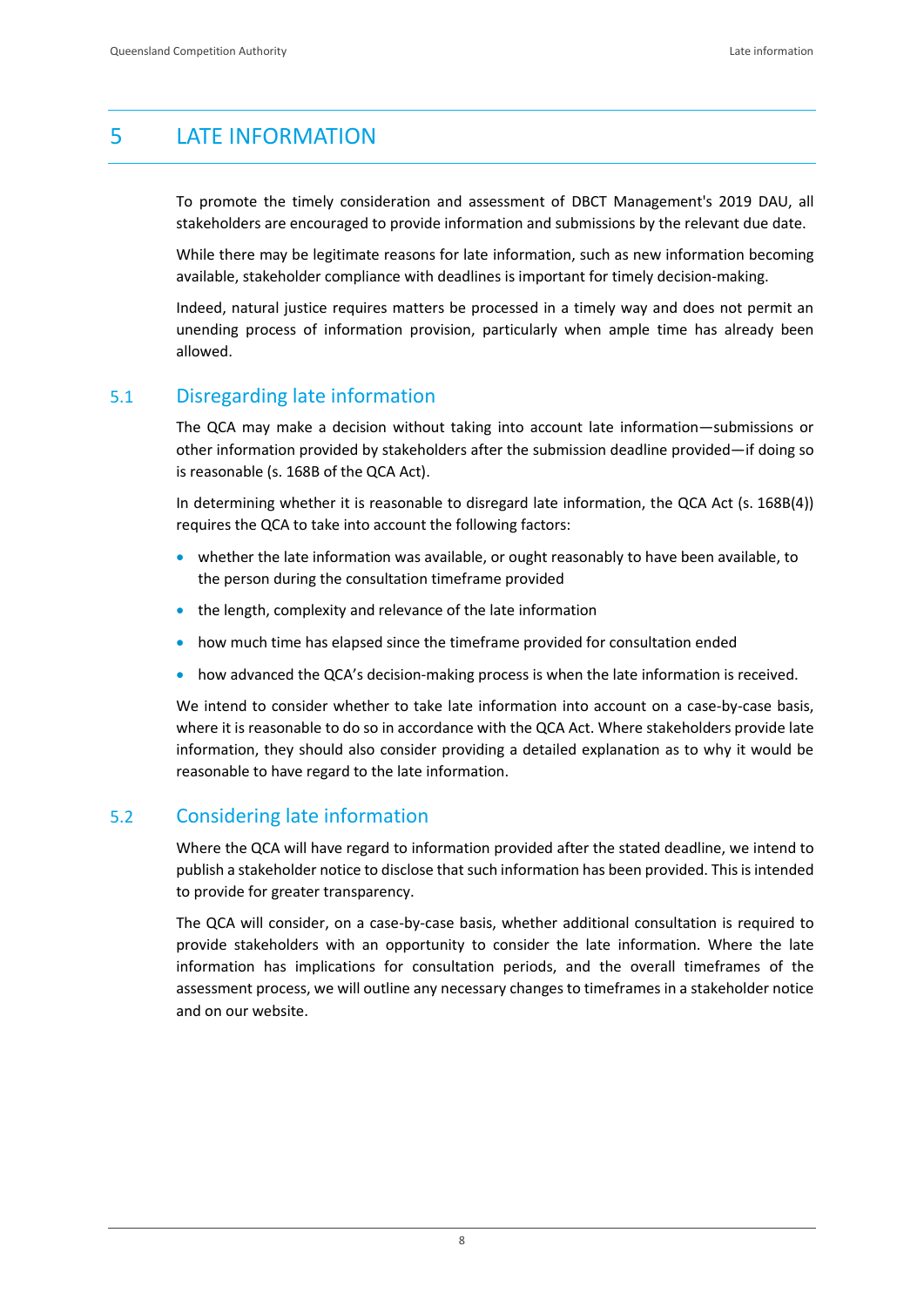# <span id="page-11-0"></span>6 REQUESTS FOR INFORMATION

Additional information from DBCT Management and other stakeholders may be required during the investigation for the QCA to adequately assess the 2019 DAU. We intend to implement a structured process for acquiring information that will limit the potential for lengthy delays to the assessment process. The process may involve:

- **•** issuing an informal request for information to be provided within a reasonable timeframe, and/or
- issuing a notice under section 185 of the QCA Act to request information.

This approach is consistent with the process the QCA used to request information from stakeholders in previous investigations.

#### <span id="page-11-1"></span>6.1 Information requests

Where the QCA identifies the need to obtain information from a particular stakeholder, we may make an informal request for the required information. However, we may consider it necessary to move directly to issuing a section 185 information notice.

The QCA intends to inform stakeholders, in writing, what information is being requested and the reason it is required. This written request will also detail the preferred format for reply.

All information requests will set out appropriate timeframes for providing information.

If the relevant stakeholder does not comply with the informal request (or does not provide adequate reasoning for not doing so), we will be minded to issue a section 185 notice to request the information.

# <span id="page-11-2"></span>6.2 Section 185 information notices

In accordance with section 185 of the QCA Act, the QCA may issue a written notice requiring a person to give a statement to the QCA setting out stated information or give a stated document by a certain date. Failure to comply with a section 185 notice (without a reasonable excuse) could attract a penalty as provided for by the QCA Act.

Periods of time waiting for persons to respond to section 185 notices are excluded from the QCA's six-month decision-making statutory timeframe. We will determine, on a case-by-case basis, whether consultation on such information is appropriate and, if so, provide adequate time for stakeholders to comment.

Where the issuance of a section 185 notice is required to obtain information, and it results in delays to the indicative timeframes for the 2019 DAU assessment process, we will outline any changes to our assessment timeframes in a stakeholder notice.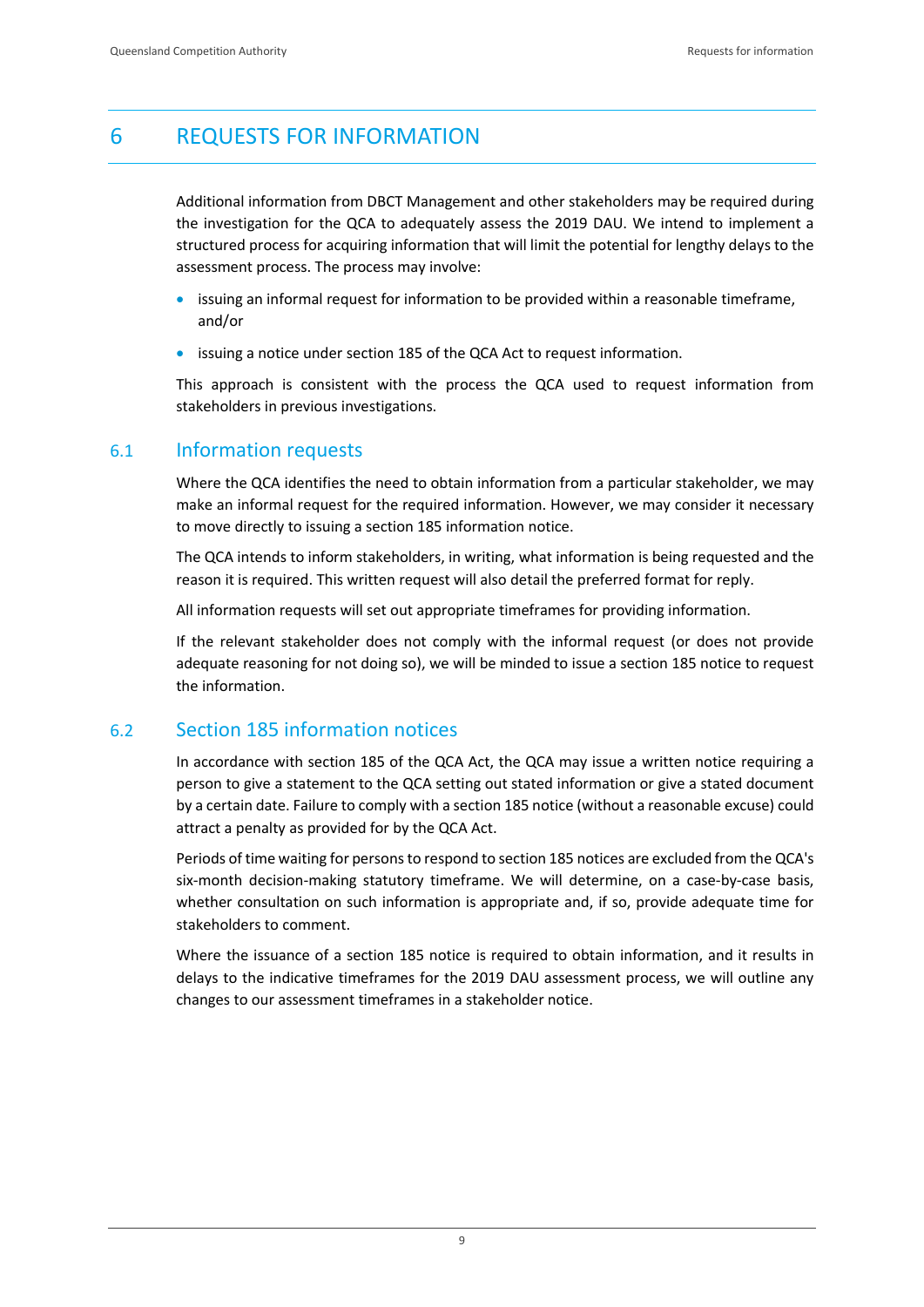# <span id="page-12-0"></span>7 CONFIDENTIAL INFORMATION

The QCA encourages that submissions be made publicly available wherever this is appropriate. However a person making a submission may claim confidentiality in respect of the submission (or any part of the submission).

Information that is not confidential will be published on our website and made publicly available.

In accordance with the QCA Act, information will be considered confidential where the QCA considers that disclosing the information would be likely to damage the person's commercial activities and would not be in the public interest.

If the QCA considers information is confidential for the purposes of the QCA Act, we are required to take all reasonable steps to ensure the information is not, without the person's consent, disclosed to another person. However, stakeholders should be aware that we may still disclose confidential information without consent in particular circumstances set out in the QCA Act.<sup>1</sup>

# <span id="page-12-1"></span>7.1 Making a confidentiality claim

In making a confidentiality claim, a claimant should:

- clearly indicate the information that it considers should not be disclosed to another person
- state its view that disclosure of the information is likely to damage its commercial activities
- **•** provide supporting justification for its view, and detail why it considers disclosing the information would not be in the public interest.

Our structured process for confidentiality claims involves stakeholders:

- identifying the category of confidential information associated with the claim
- using the provided template to submit a confidentiality claim.

Submissions (or sections of submissions) that are claimed to be confidential should be clearly identified using this process. Where it is unclear why a submission has been marked 'confidential', the status of the submission will be discussed with the person making the submission.

The QCA considers this structured approach will assist stakeholders to identify confidential information for the purposes of the QCA Act, and to submit well-substantiated confidentiality claims for the 2019 DAU investigation process. This approach will also contribute to the timely assessment of such claims by the QCA.

# <span id="page-12-2"></span>7.2 Confidentiality claim template

Stakeholders should provide sufficient reasoning about why the disclosure of information is likely to damage their commercial activities.

To provide guidance on the type of information that would assist our assessment of a claim for confidentiality, the QCA has developed a confidentiality claim template for stakeholders.

The confidentiality claim template prompts a claimant to:

 $\overline{a}$ 

 $1$  For example, refer to section 187(3) of the QCA Act.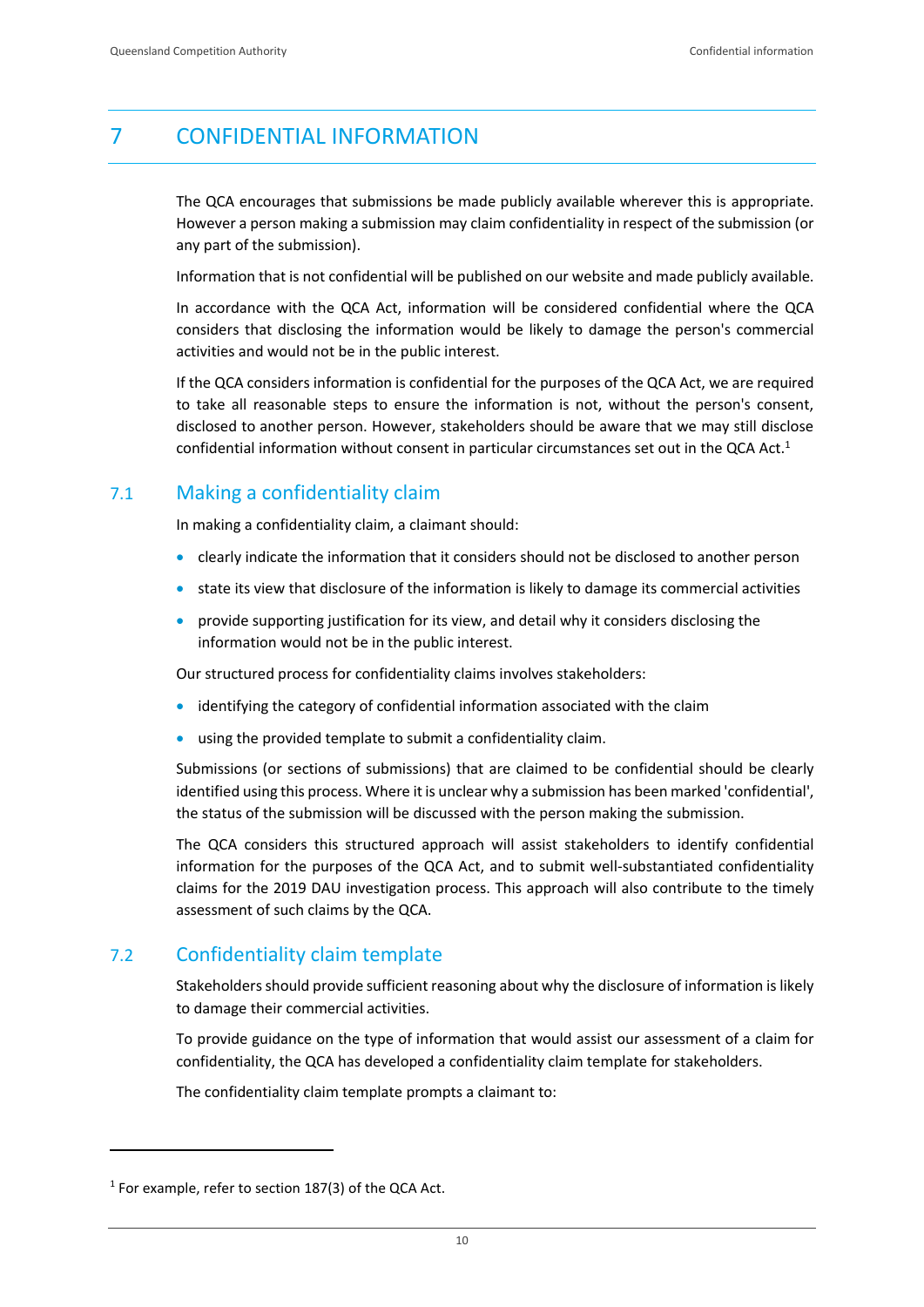- identify the information it considers to be confidential
- specify the category of confidentiality for each claim
- outline the reasons the information is considered to be confidential.

The QCA would appreciate stakeholders using this template when making confidentiality claims. The proposed confidentiality claim template (in Appendix A**)** will be available on our website during the course of the investigation.

# <span id="page-13-0"></span>7.3 Categories of confidential information

The QCA has identified specific categories of confidential information—to provide stakeholders with guidance on how they should identify confidential information made available to the QCA.

When making a confidentiality claim, stakeholders should identify which category of confidential information describes the claim.

These categories of confidential information are presented to provide guidance only. Classification of a claim into a specific category will not guarantee non-disclosure of information. Nor are these guidelines intended to limit the scope of confidentiality claims made. The QCA will assess each confidentiality claim on a case-by-case basis, consistent with the requirements of the QCA Act.

Categories of confidential information include:

- (a) *Commercially sensitive costs*—cost information that would affect the stakeholder's ability to negotiate competitive bids or prices in the future
- (b) *Market or strategic knowledge*—information that communicates the behaviour or performance of a firm, which may hinder its ability to negotiate in future transactions
- (c) *Intellectual property*—valuable information that would unfairly benefit competitors if made public
- (d) *Personal information*—information that reveals personal information and details about an individual
- (e) *Other*—confidential information that is not within any of the above categories.

By using these categories as guidance, claimants can contribute to a timely regulatory process.

# <span id="page-13-1"></span>7.4 Disclosure of non-confidential information

A transparent approach to stakeholder consultation supports accountability and confidence in the QCA's decision-making process. On this basis, information that is not confidential will be published on our website.

If the QCA refuses a request for confidentiality, we will notify the relevant stakeholder in writing before publishing the information. Where an assessment of claims for confidentiality results in delays to publishing such information, we will release a stakeholder notice to inform stakeholders.